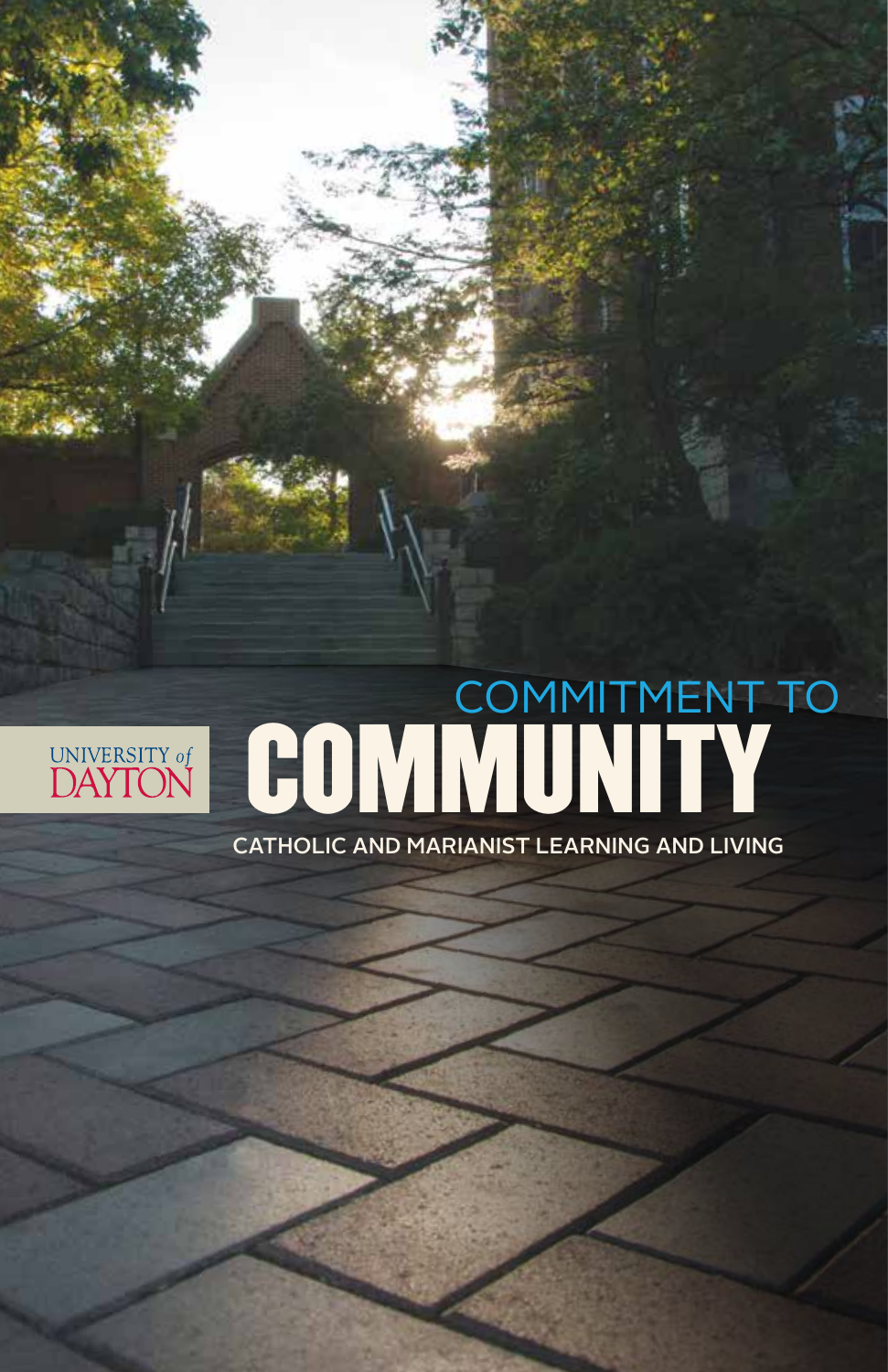#### **ORIGINS OF THIS DOCUMENT**

Campus Ministry and the Division of Student Development developed the Commitment to Community over the course of a decade of periodic consultations with administrators, faculty, staff and students, including Marianist Educational Associates.

> It is affectionately known on campus as C2C. The purpose of C2C is to articulate Catholic and Marianist principles and habits for learning and living in community.

> > **WINDS, BALLOO SANDON MORE**

To read about the history of the Commitment to Community document, visit go.udayton.edu/C2C.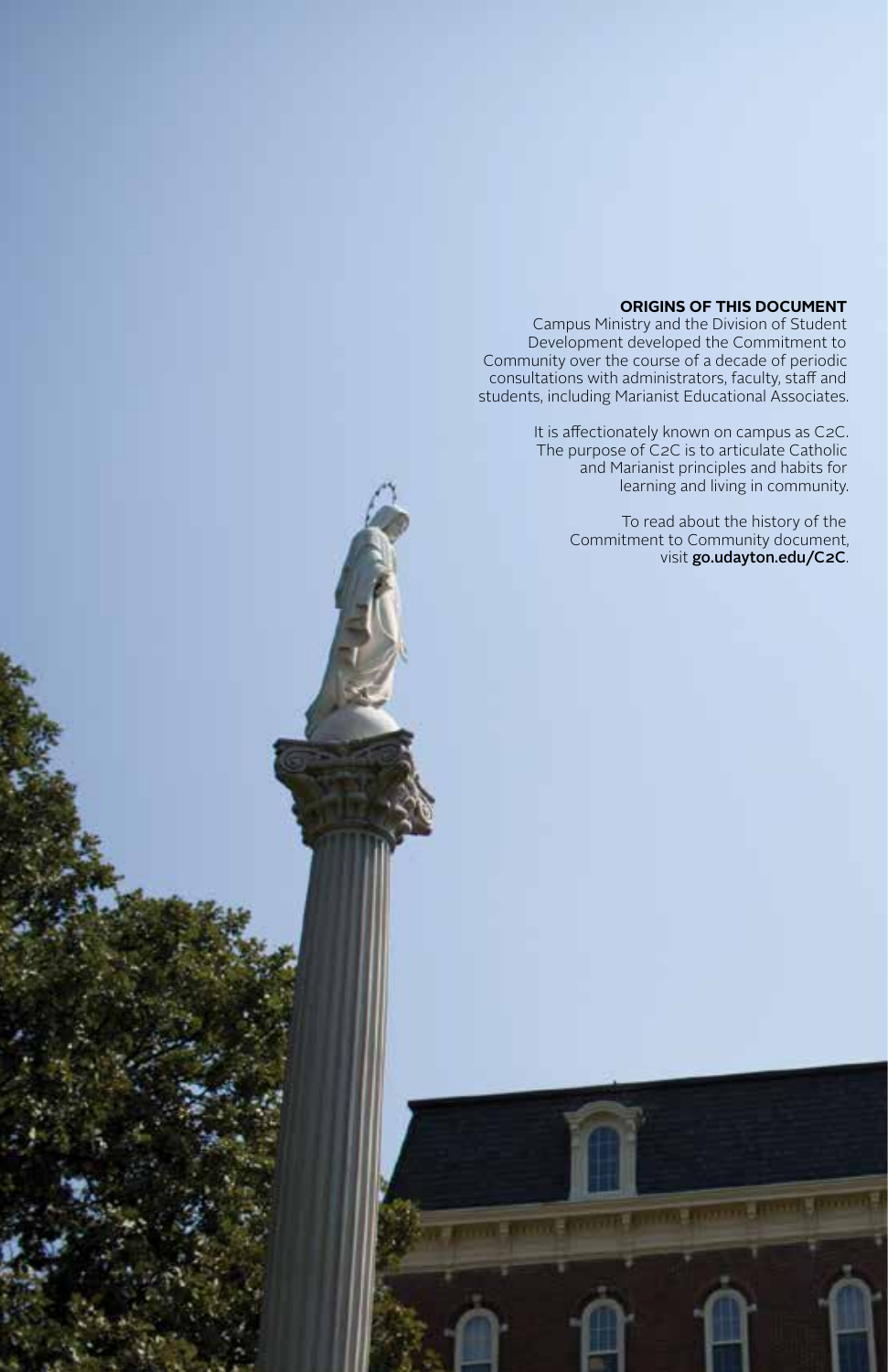### **THE CATHOLIC AND MARIANIST VISION OF EDUCATION**  MAKES THE UNIVERSITY OF DAYTON COMMUNITY  $\vert\,\,\vert\,\vert\,\vert\,\vert\,\vert\,\vert\,\vert$

It shapes the "warmth of welcome" we first experience and the family spirit we treasure. It calls us to academic rigor integrated with faith and life. It challenges each person and group to take up the hard work necessary to build the intellectual, spiritual, religious, moral, physical and social dimensions of our educational community.

Behavior, expectations, policies and relationships at UD are guided by the Catholic moral tradition. This document highlights three Catholic and Marianist principles for learning and living in community and the key habits that are derived from them. Individuals and groups are called to understand these principles and to develop these habits. Doing so will strengthen the educational community at UD and will prepare students to live as mature members of society.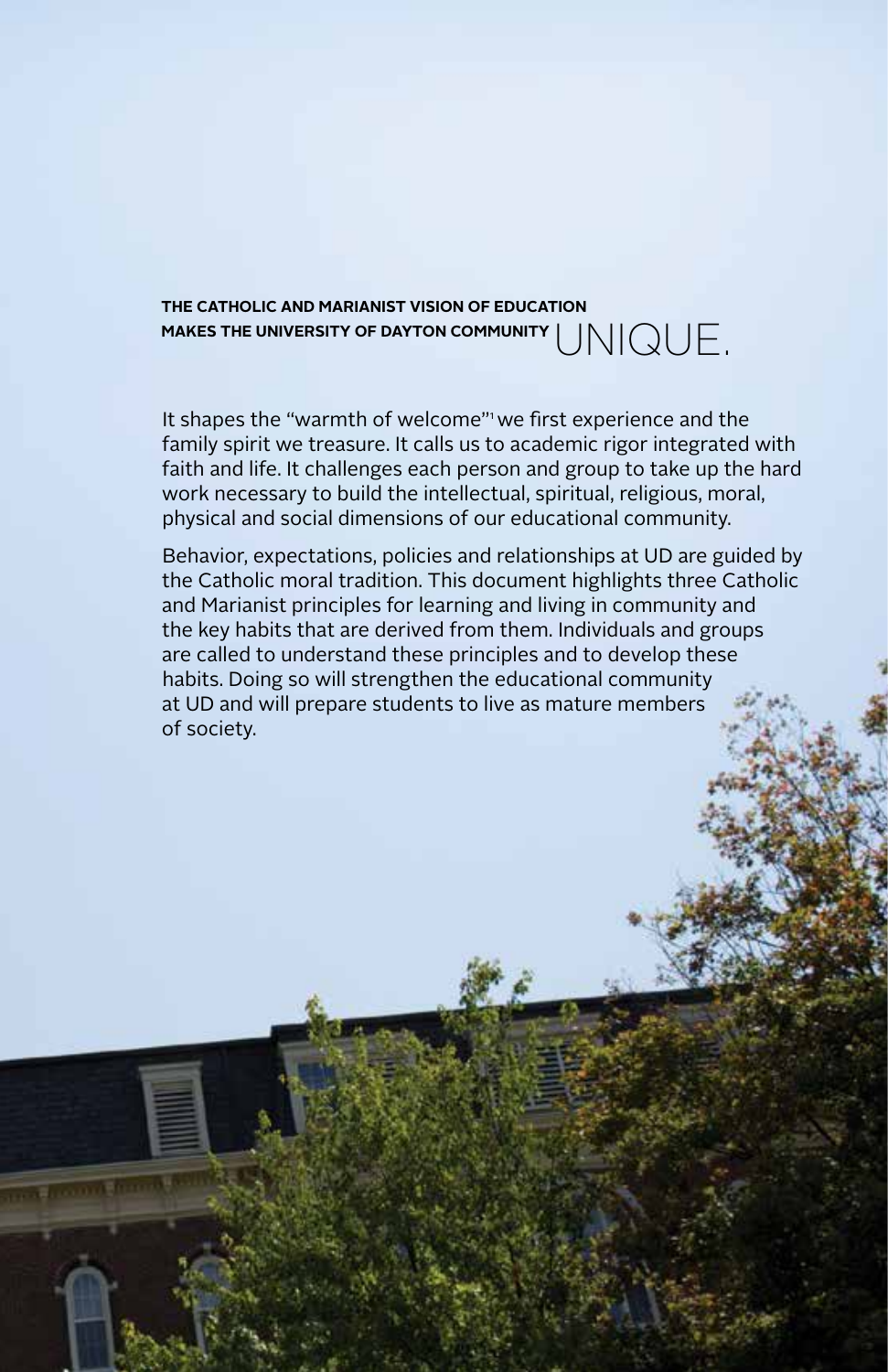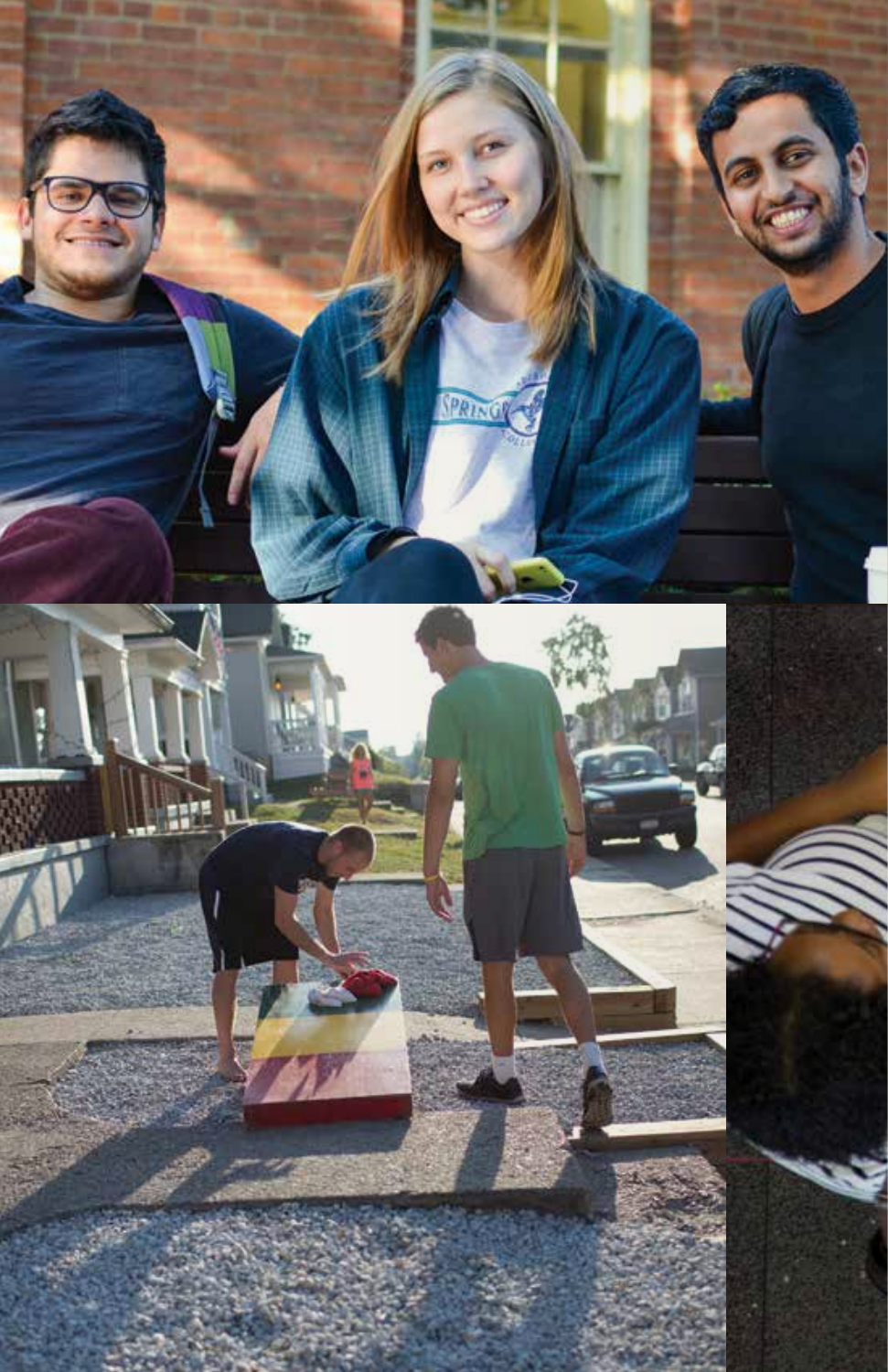# OF AT UD PRINGIPLES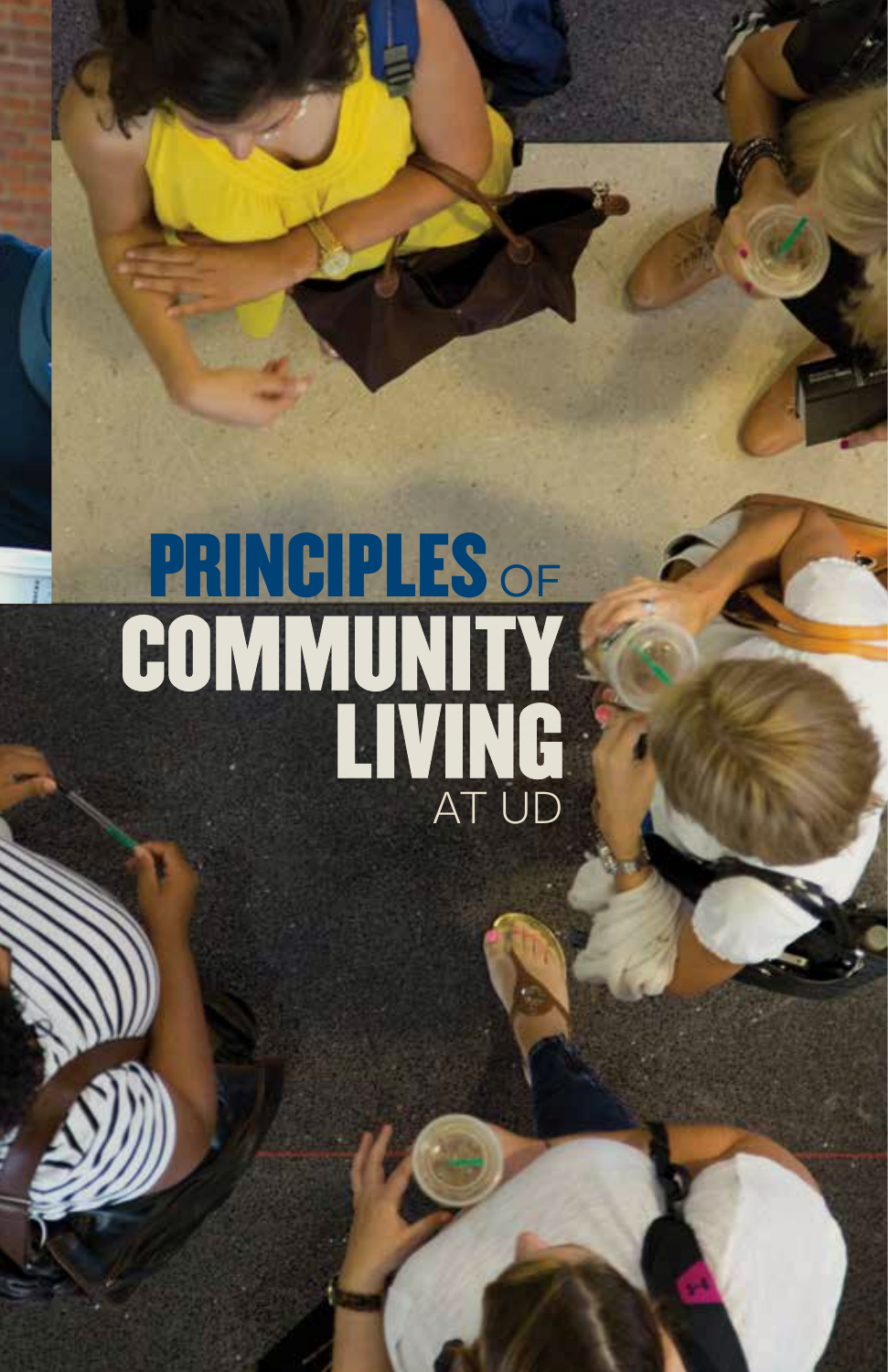

#### **COMMUNITY LIVING IS AN ESSENTIAL LEARNING EXPERIENCE**

Living in community is essential to the full development and education of the whole person. The Marianist tradition values community living as the practical way in which Christians learn to live the Gospel, striving to love God, neighbor and self in daily life. All people, regardless of religious belief or faith tradition, learn essential life lessons such as self-awareness, communication, cooperation, mutual respect, courage, forgiveness, patience and trust from living in community with others.

*The climate of acceptance that Marianists call family spirit presumes an attention to the quality of relationships among the people in the community. At the level of daily interaction, all members of the community treat each other with respect and speak with simplicity and openness. Over the long term, these daily habits acknowledge the value and dignity of every member of the community and create the ground in which genuine friendships can flourish.2*

However, building community requires more than friendliness, and is certainly about more than following rules. Genuine community requires maturity, commitment, self-sacrifice and hard work.

*Such a vision of community and friendship runs the risk of being romanticized. It must therefore be recalled that friendliness and hospitality are genuine expressions of a process that necessarily includes conflict, division and all manner of human suffering and failing. Yet, those grounded in the Marianist vision of education recognize that only precisely out of this mix of joy and sorrow can genuine communities be formed.3*

Through learning in community, UD students are more able to become persons of great character and integrity. They are better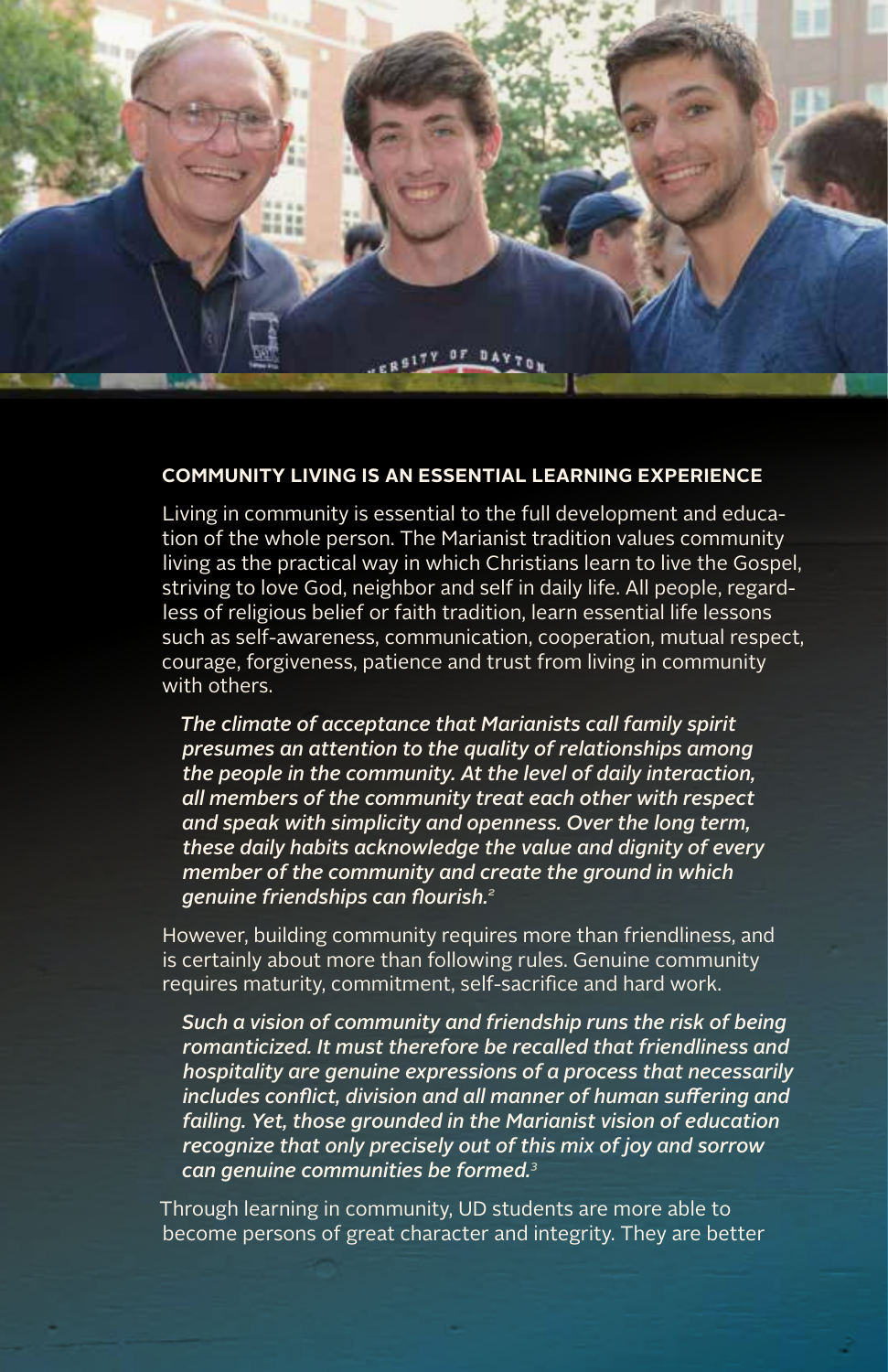

prepared to assume responsible membership in communities throughout their lifetime and to make a positive difference in the world.

#### **THE DIGNITY OF EVERY PERSON**

This Marianist vision of community living is based on the conviction that every person has innate dignity because all people are made in the image and likeness of God:

*All women and men are endowed with a rational soul and are created in God's image; they have the same nature and origin and, being redeemed by Christ, they enjoy the same divine calling and destiny; there is here a basic equality between all and it must be accorded ever greater recognition.<sup>4</sup>*

This awareness calls us not only to respect ourselves and others, but to love ourselves and all people because of the human dignity each of us receives from God. Respect and love for self include making personal, social and academic decisions that preserve and improve one's own dignity and well-being. Loving others includes the particular challenge to love and to respect those who are different from us. The presence of a wide range of perspectives, opinions, beliefs — and the diverse people who represent them — enhance the depth of the UD community and the ability of students to integrate the academic, religious, cultural and social elements of their lives. The University Statement on Dignity states clearly:

*A primary assertion of both our religious and civil traditions is the inviolable dignity of each person. Recognition of and respect for the person are central to our life as a Christian and educational community and are what allow us to pursue our common mission while being many diverse persons.5*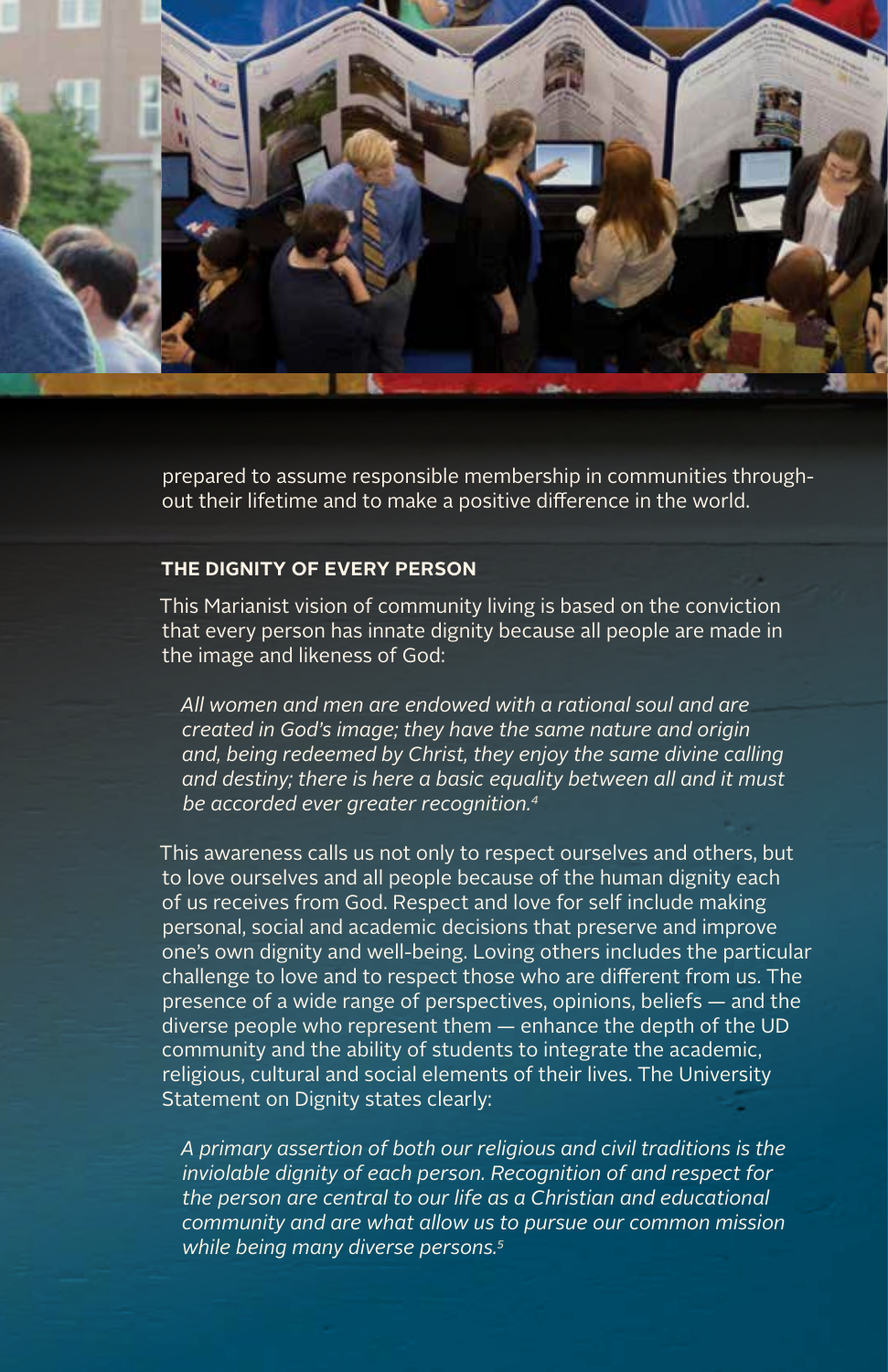

#### **SOLIDARITY AND THE COMMON GOOD**

The Catholic emphasis on the common good emerges from the conviction that our human dignity draws us into community. The common good is "the sum total of social conditions which allow people, either as groups or individuals, to reach their fulfillment more fully and more easily."<sup>6</sup> Emphasis on the common good shapes values very differently from secular culture, which typically gives the freedom of the individual greater importance than the needs of others. A concern for the common good leads us to make choices as individuals, groups or organizations in light of how these choices affect other people and the community as a whole. Our decisions and actions affect people in our classrooms, residence halls, houses, neighborhood, campus, city, country and ultimately the world community.

Furthermore, we are called to actively create and promote the common good at UD and beyond. Recognizing that our well-being is connected to the well-being of others, we practice solidarity:

*a firm and persevering determination to commit oneself to the common good; that is to say to the good of all and of each individual, because we are all really responsible for all. 7*

Practicing solidarity involves, for example, being actively present with those who are struggling, challenging behavior which is harmful to others, or working to change unjust social structures which inhibit people from reaching their fulfillment.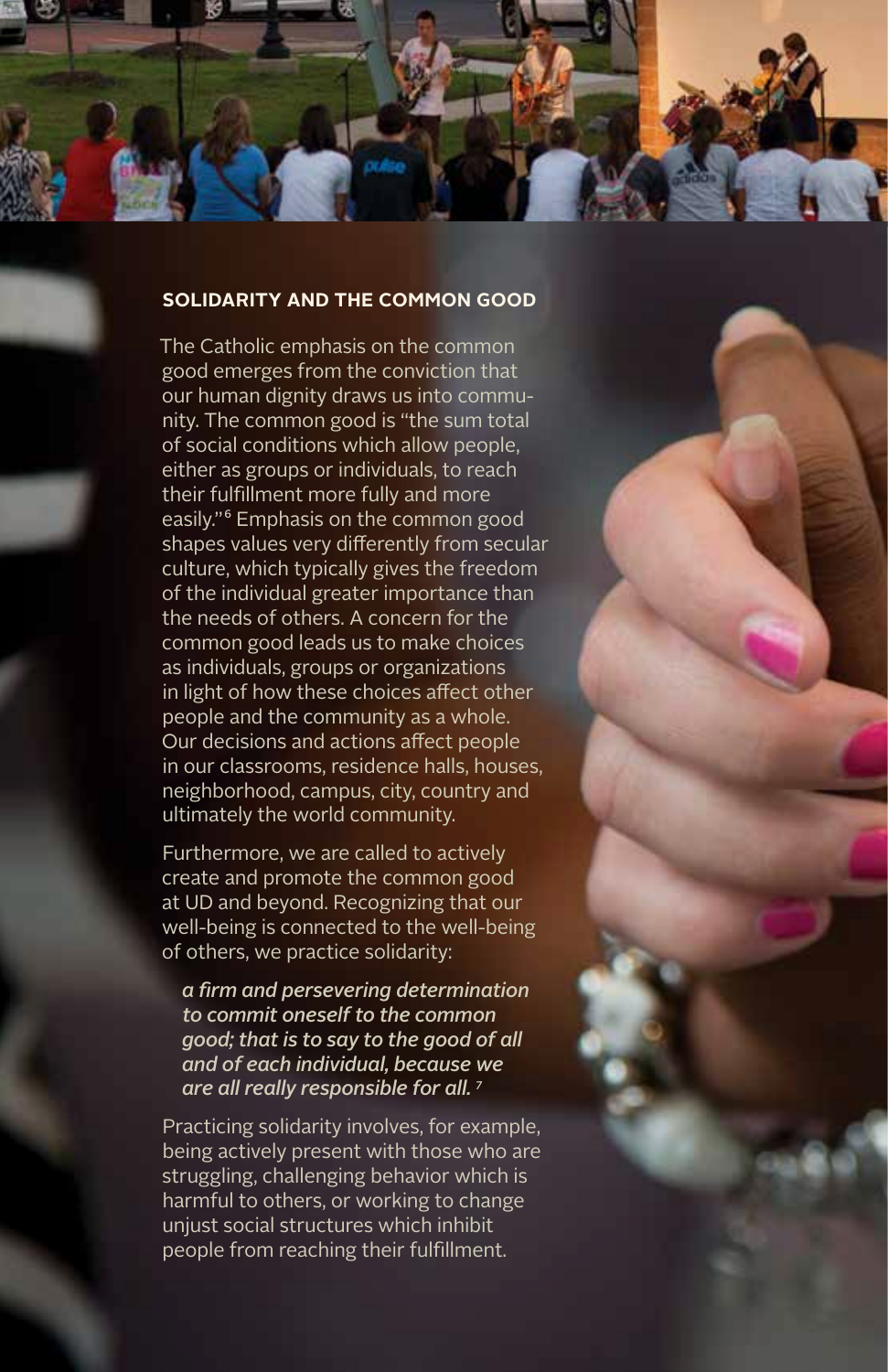## **HABITS OF** COMMUNITY LIVING AT UD

Good choices made repeatedly over time develop into habits which have a positive lifelong influence.

The habits on the following pages are essential for living the Catholic and Marianist vision of community. Individuals, groups and organizations are called to develop these habits.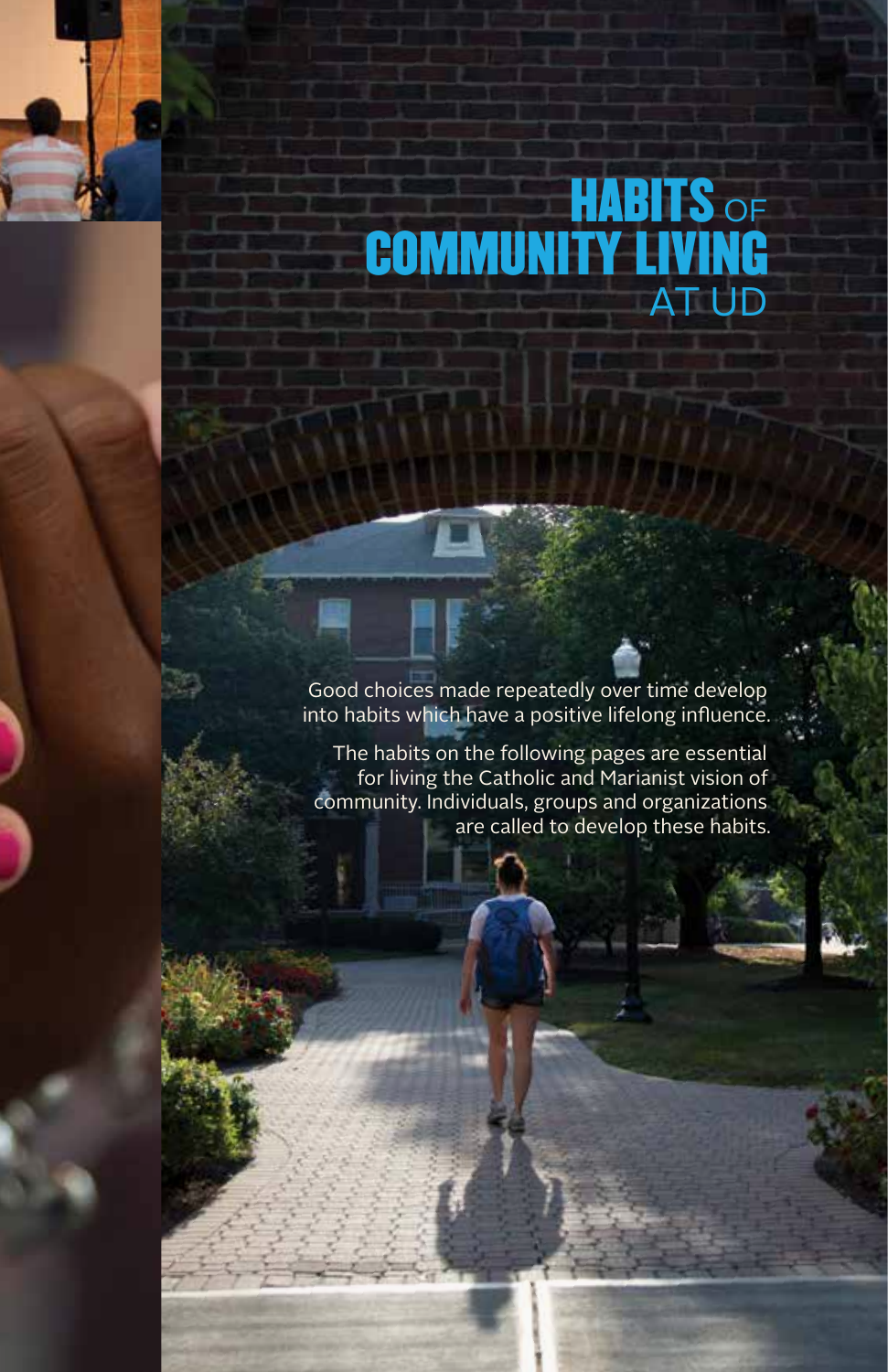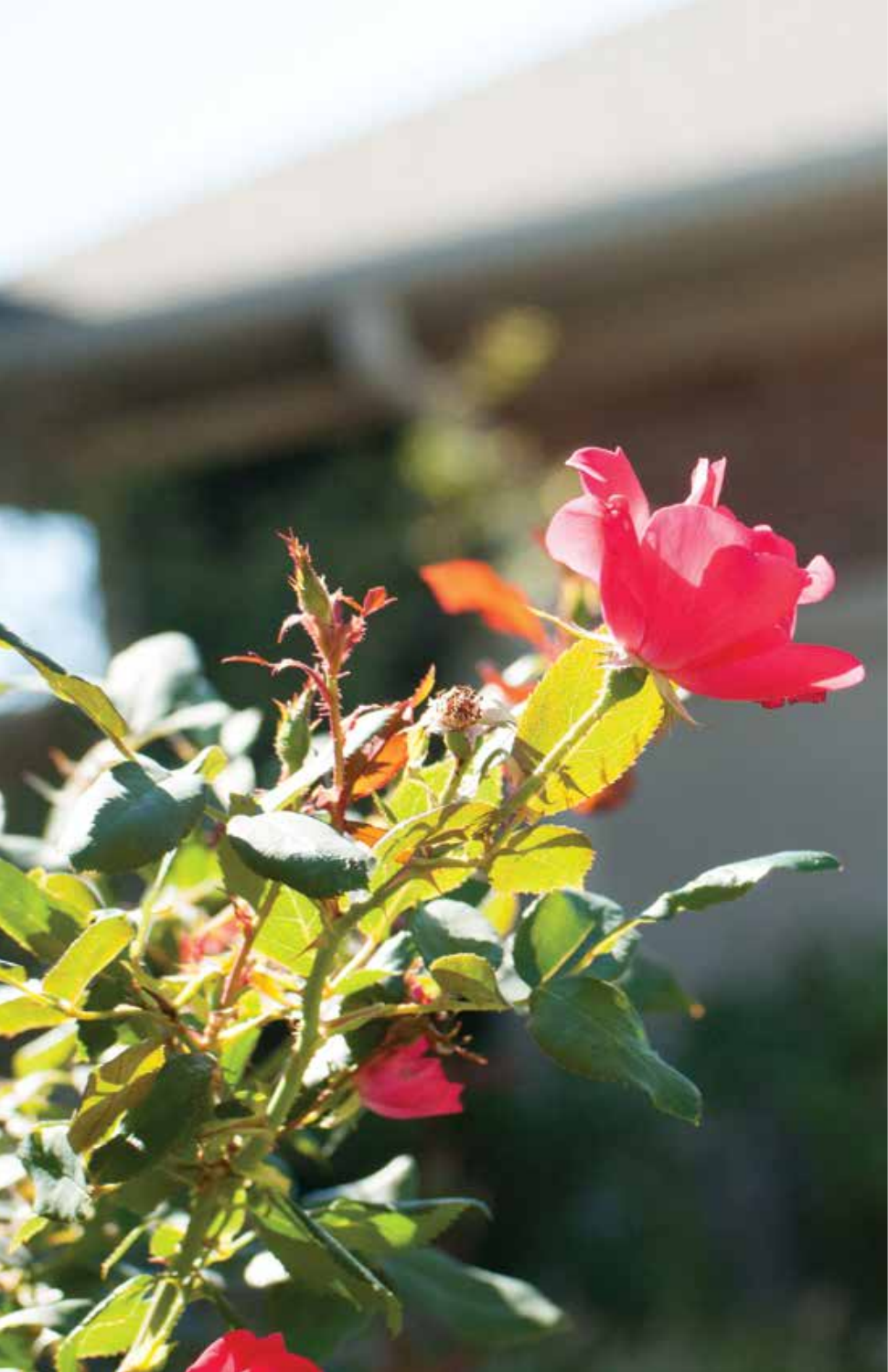#### **TREAT YOURSELF WITH RESPECT**

- Seek relationships that bring out the best in you and others.
- Make choices that are safe, healthy and consistent with your faith tradition and values.
- Follow the law. Don't abuse alcohol or controlled substances.
- Develop a sense of reverence for the dignity of your own sexuality.

#### *Do I respect myself? How does my behavior show it?*

#### **TREAT OTHERS WITH RESPECT**

- Demonstrate dignity and respect in your communication with others.
- Develop relationships with people who are different from you.
- $\cdot$  Honor the dignity and sexual integrity of others with your actions and words.
- Pay attention to the safety, comfort and health of others.
- Learn to handle conflict with respect, dialogue, understanding and forgiveness.

#### *Does my behavior show respect for the people around me?*

#### **BE HONEST AND TRUTHFUL, AND LIVE WITH INTEGRITY**

- Model moral behavior and virtue.
- Practice behavior that is not insulting, demeaning, destructive or harmful to you or others.
- Exercise academic integrity. Follow the UD Honor Code.
- Respond truthfully and respectfully when your behavior is questioned by another.
- Accept the consequences of your behavior, while learning to forgive and to accept forgiveness.

#### *Am I becoming the kind of person I want to be?*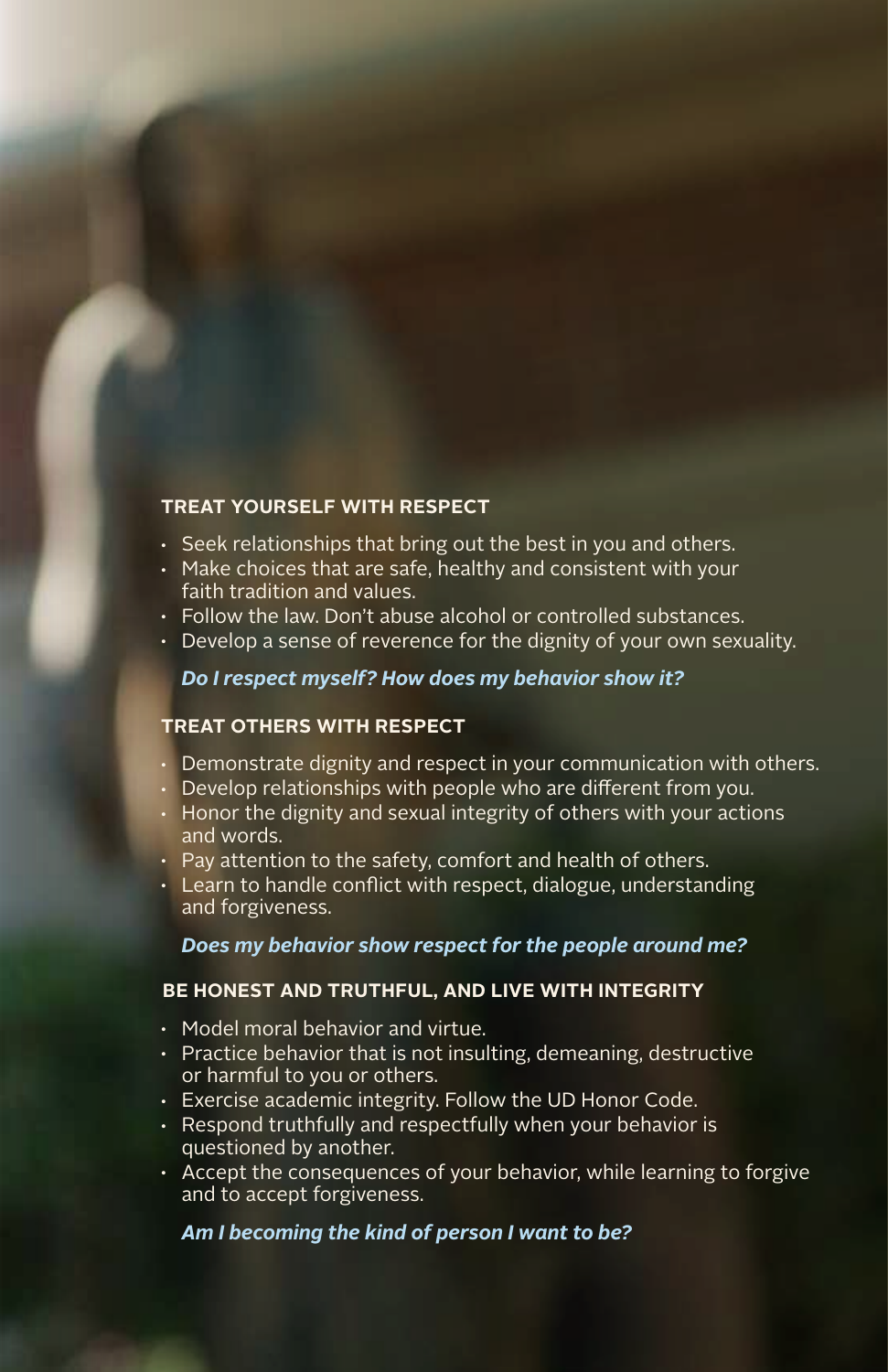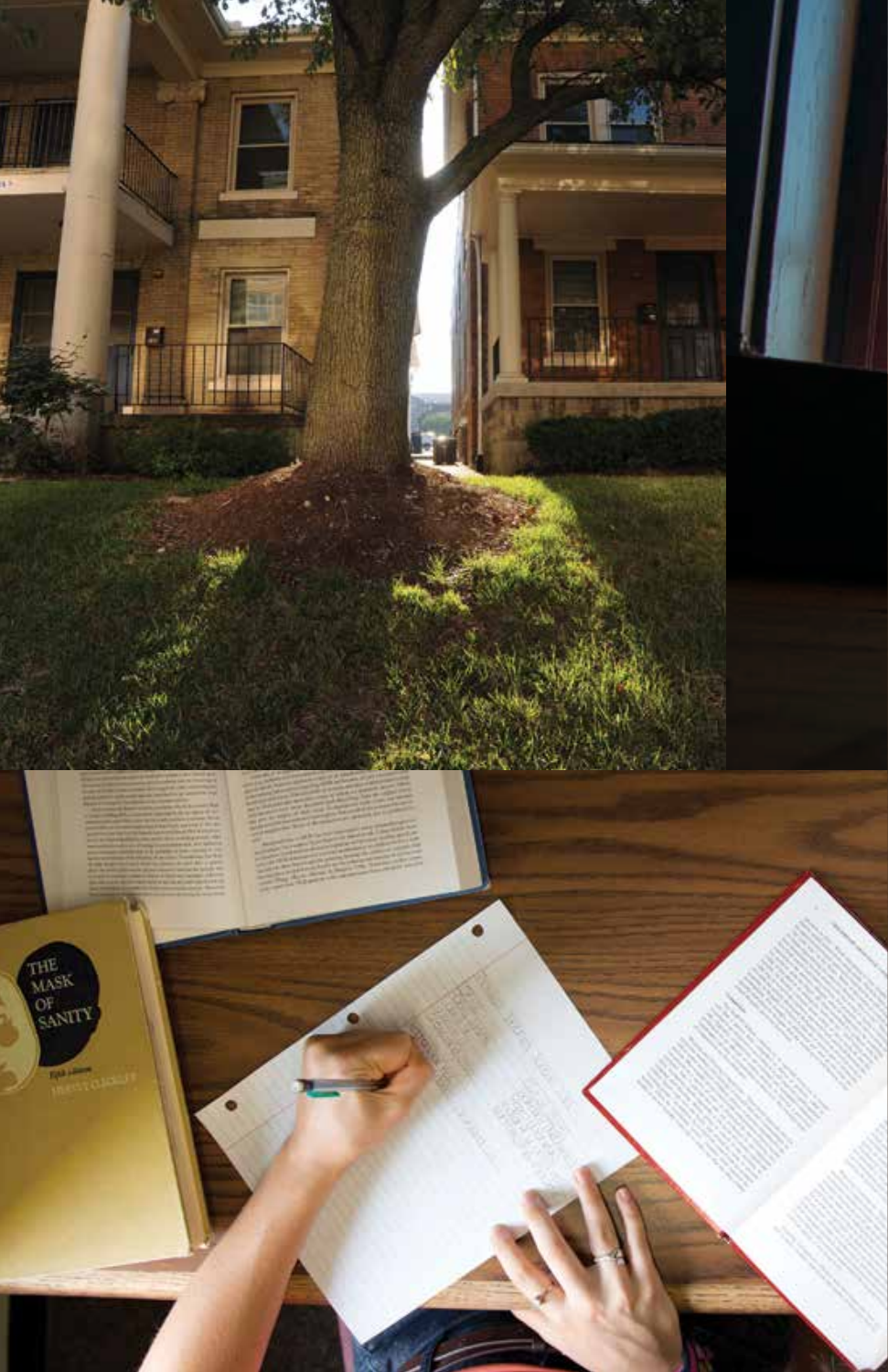

#### **INTEGRATE LEARNING AND LIVING AT UD**

- Learn about Catholic and Marianist views of life, which shape UD's values.
- Inform and integrate your faith and beliefs with your academic learning and moral living.
- Seek truth and wisdom, not just knowledge and job skills.
- Seek out mentors and models who will affirm and challenge you.
- Consider your life's path not just as a career, but as a vocation, a calling from God.
- Grieve losses, embrace challenges, celebrate successes: live fully and joyfully.

*Are the physical, spiritual, academic, social and personal dimensions of my life in harmony?* 

#### **DEVELOP YOUR FAITH LIFE**

- Develop a capacity for silence. Pray, alone and with others. Participate in worship.
- Reflect on how faith contributes meaning to and challenges your everyday life.
- Study your religious tradition to deepen your understanding, practice and commitment to it.
- Learn about and show respect for the religious traditions of others.
- Live gratefully; show appreciation; give thanks to God and others.

#### *Am I willing to be a part of a faith tradition that is larger and wiser than me?*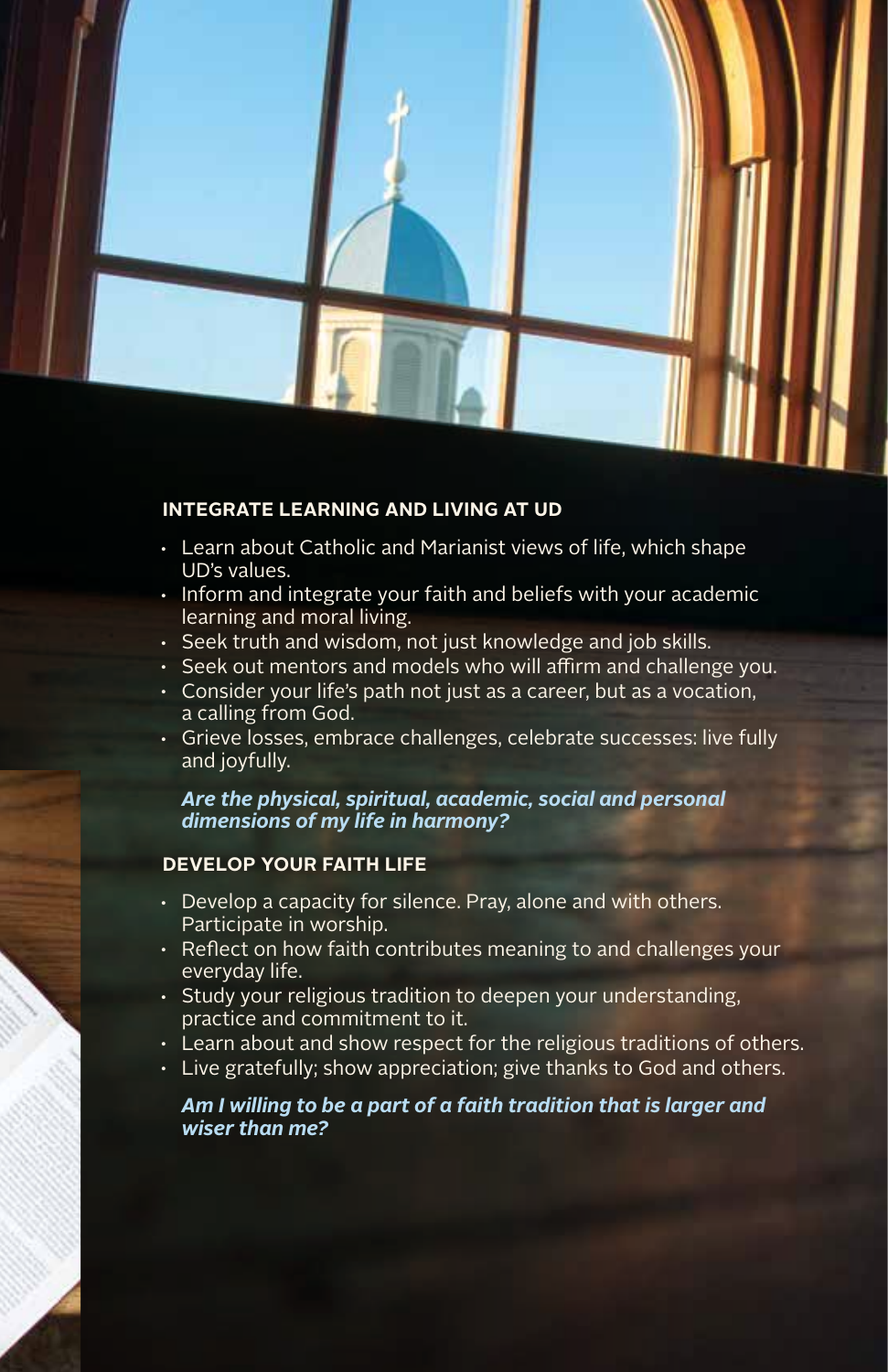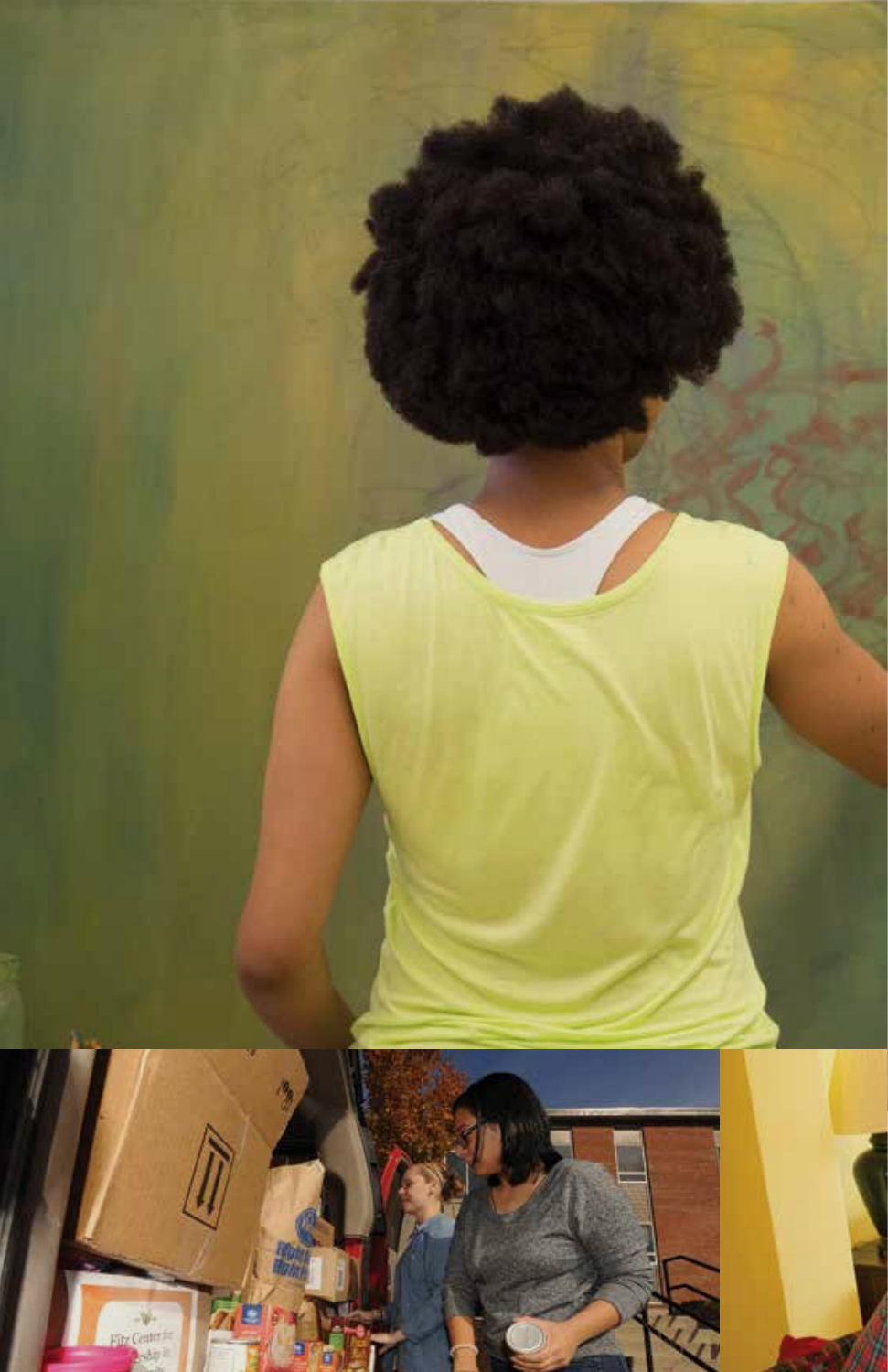#### **TAKE RESPONSIBILITY FOR SELF AND COMMUNITY**

- Exercise self-discipline as an individual and in group situations.
- Be aware of the weakest and most vulnerable around you and seek to serve them.
- Challenge groups and organizations to respond to community problems and needs.
- Speak up when you witness alcohol abuse, drug use, violence. vandalism and behaviors that harm or demean people and damage community.

*What does it mean for me or my organization to contribute to the common good?* 

#### **PRACTICE SERVANT LEADERSHIP**

- Listen first. Learn from others. Consider the needs of all.
- Practice humility and generosity of spirit when using your gifts and skills.
- Lead for the good of the community, not for advancing your own image.
- Speak up for those in need and those who have no voice.
- Encourage your student organization to make a positive contribution to UD and to the city of Dayton.

#### *How do I learn from others and encourage them to use their gifts?*

The distinctive family spirit of life at UD is dependent upon the commitment each of us makes to the Catholic and Marianist vision of learning and living in community. In the struggles and joys of forming genuine community, students are encouraged to support one another and to draw upon the support of faculty and staff, advisers and mentors. Together, our commitment to these principles and habits will form us with lifelong skills for making a difference in our world.